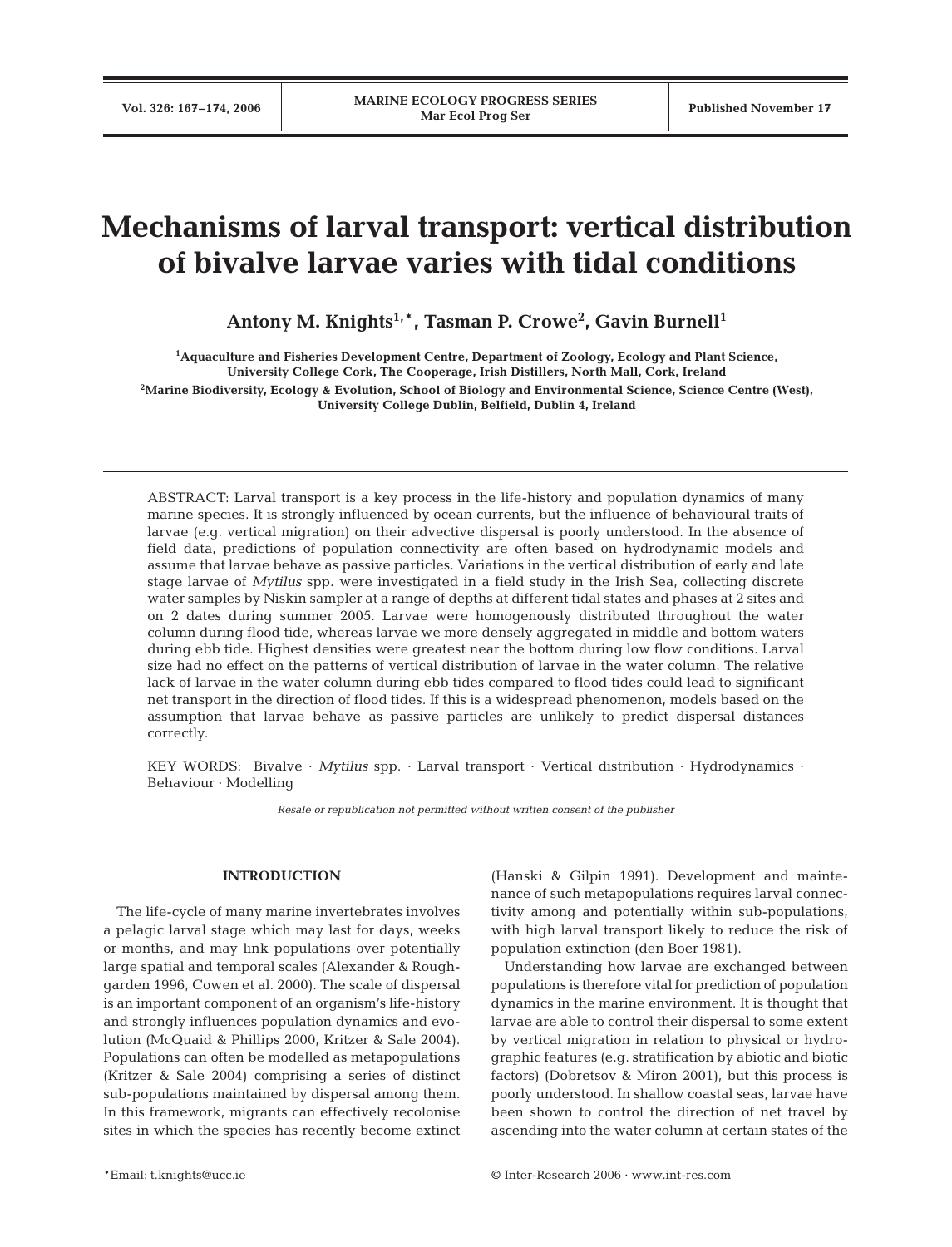tide (flood, ebb, high or low water) and descending to the bottom during others (Schultz et al. 2003). However, in the absence of detailed knowledge of behaviour, larvae are considered in most cases to behave as passive particles and their movements are predicted by hydrodynamic models incorporating only the duration of larval life (Roberts 1997). The passive behavioural assumption limits the effectiveness of recruitment estimations, with models often only partially predicting population distribution (Roberts 1997, Cowen et al. 2000, Leis 2002). This simplistic approach to modelling population dynamics could lead to errors in both research and management (Carr & Reed 1993). It is therefore important to characterise behavioural traits during larval development (i.e. spawning to settlement).

Behaviour during larval development (e.g. vertical migration) has seldom been investigated for marine invertebrates, especially bivalves (Manuel et al. 1996, Maximovich et al. 1996, Dobretsov & Miron 2001). Research to date suggests that the distribution of larvae is heterogenous, with early stages staying near the water surface prior to settlement followed by movement towards the bottom by late stages to facilitate settlement (Cragg 1980). Abiotic factors (e.g. temperature, tidal cycle, tidal phase, season) and biotic factors (e.g. food availability) are thought to drive vertical migration patterns (Dobretsov & Miron 2001, Burdett-Coutts & Metaxas 2004). In mesocosms, early veligers (<200 µm) of the scallop *Placopecten magellanicus* show a preference for surface layers over discontinuity layers (e.g. thermocline) (Gallager et al. 1996). However, experiments of this type may miss much of the detail controlling patterns in nature (see den Boer 1981 for review). More specifically, the influence of tidal flow on vertical distribution and behaviour has not been investigated in detail (e.g. Butman et al. 1994, Cáceres-Martinez & Figueras 1998, Dobretsov & Miron 2001, Metaxas 2001, Pernet et al. 2003), particularly in highly turbulent systems.

The Irish Sea is a well-mixed water body (Brown et al. 2003) between the east coast of Ireland and the west coast of Britain. It contains large populations of mussels *Mytilus* spp. which are a suitable model organism for field-based studies of larval vertical distribution. They spawn in late April to late May and larvae develop planktonically for about 4 wk and settle at around 220 µm. They are abundant and readily identifiable, particularly in the Irish Sea, where there are few other species of bivalves. Two species are thought to occur in the Irish Sea, *M. edulis* and *M. galloprovincialis*; however they cannot be distinguished and are thus referred to as *Mytilus* spp. herein. This paper presents the results of a study to determine whether patterns of distribution of mussel larvae in the water column vary during different conditions of tidal flow.

The study aimed to determine whether (1) larval densities in the water column vary at a range of temporal scales (month, tidal phase, tidal state), (2) vertical distribution of larvae through the water column varies with tidal phase and state, and (3) a greater proportion of late stage (>210 µm) larvae occur near the bottom than at other depths, and a greater proportion of early stage (<210 µm) larvae occur near the surface than at other depths.

#### **MATERIALS AND METHODS**

**Variation in larval density and vertical distribution.** Sampling was carried out in the Blackwater region off the coast of County Wexford in the southern Irish Sea (Fig. 1) during May/June and July/August 2005. Spawning in the region typically occurs between mid-May and early-June (A. M. Knights unpubl. data). The May/June sampling was selected to coincide with high proportions of early stage larvae  $\left( < 210 \text{ }\mu\text{m} \right)$ and the July/August sampling to coincide with high proportions of near-settlement, late stage juveniles (>210 µm). Two 100 m × 100 m sites (Site 1: 52° 19.542' N, 6° 15.538 W; Site 2: 52° 20.036' N,  $6^{\circ}$  15.344' W) in 25 m of water within a 4 km<sup>2</sup> area were chosen, with the criteria that both sites had similar bottom topography and were composed of slightly gravelly sand. Mean current speeds at the surface and at the seabed in the region vary between  $1 \text{ m s}^{-1}$  (surface flood), 0.85 m  $s^{-1}$  (surface ebb), 0.70 m  $s^{-1}$  (bottom



6°30'19"N

Fig. 1. Blackwater region off the coast of County Wexford in the southern Irish Sea, showing study sites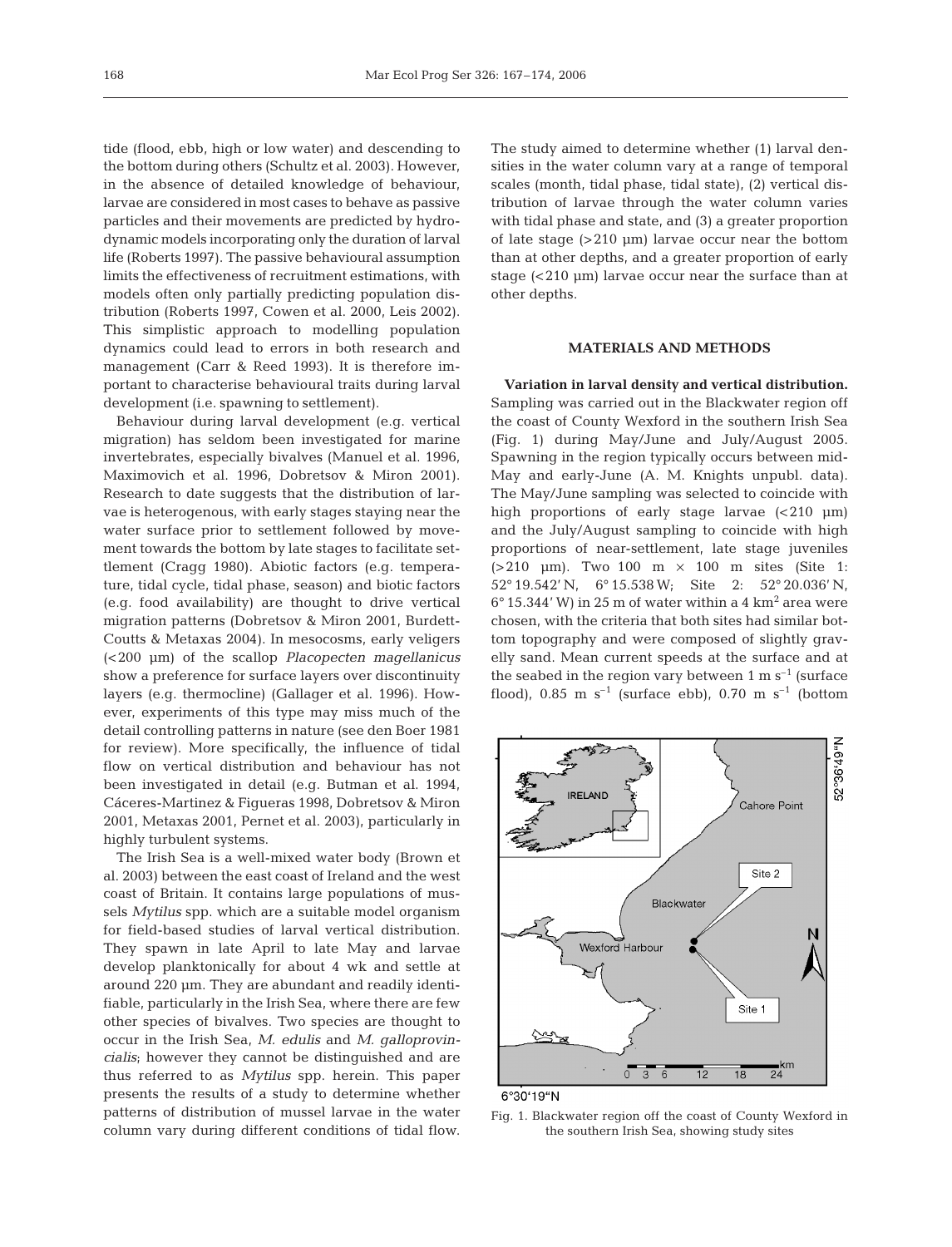flood) and  $0.6$  m s<sup>-1</sup> (bottom ebb) (Acoustic Current Doppler Profiler data: Aquafact International pers comm.). Average tidal range varies between +1.2 and  $-0.6$  m during spring phases and  $\pm 0.3$  m during neap phases (Admiralty Tables 2005).

In each of the 2 periods (May/June and July/August) samples were collected at each site once during spring and once during neap tides and during the 4 tidal states of each tide: (1) flood, (2) ebb, (3) slack high water, (4) slack low water. Tidal oscillations were generated (Admiralty Tables 2005) to identify the phases and states with the most similar tidal amplitudes. The water depth was measured to the nearest 1 m using a Simrad EQ33 echo sounder, and the water column was divided into 3 equal depth zones: (1) top (0 to 8 m), (2) middle (8 to 16 m), (3) bottom (16 to 24 m). The Irish Sea is a well-mixed body of water due to strong water currents with no known hydrographic features at particular depths (Brown et al. 2003). Using a vertically mounted, messenger-operated Niskin water sampler collecting a 1 l sample, 5 replicate samples were collected from each depth zone at random intervals during the course of each tidal state (considered to be  $\pm 1$  h of maximum flood/ebb and ±1 h high/low water). Samples were preserved in 10% industrial methylated spirit and the abundance of *Mytilus* spp. larvae was estimated using the identification keys of Loosanoff et al. (1966), Chanley & Andrews (1971), de Schweinitz & Lutz (1976) and Le Pennec (1978).

Larval densities were compared using an orthogonal 5-factor design (1: site [random], 2: time [random], 3: phase [fixed], 4: state [fixed], 5: zone [fixed]) and analysed by analysis of variance (ANOVA) following methods described in Underwood (1997). All computation was carried out using the programme 'GMAV 5' (Underwood & Chapman 1998). Cochran's *C*-test was used to test for homogeneity of variances, and in cases of significance (p < 0.05), data were square-root (*x* + 1) transformed. In cases where no test was possible, interactive terms that were not significant  $(p > 0.250)$  were eliminated as per Underwood (1997). For terms which were significant (p < 0.05), Student-Newman-Keuls (SNK) (Newman 1939, Keuls 1952) procedure was used to determine which means differed.

**Vertical distribution of larvae of different sizes.** Fifteen larvae were randomly subsampled from each set of 5 replicate samples taken from a given depth zone at a given time. Larval shell lengths were measured (±0.5 µm) using an Olympus B201 microscope and Optimas Image Analysis software (Media Cybernetics). Larvae were then divided into 2 size classes:  $>210 \mu m$  (late stage) and  $<210 \mu m$  (early stage). This distinction is semi-arbitrary, but is based on the approximate size of a larva at metamorphosis to a pediveliger (Carriker 1961, Lutz 1985). A series of  $χ²$  tests

was performed (Fowler et al. 1998) to determine whether late-development larvae were disproportionately abundant nearest the seabed in the bottom depth zone than in other depth zones, and if early development larvae were disproportionately more abundant nearest the surface in the top depth zone compared to the 2 other depth zones, during each tidal flow state (flood, ebb, high and low water). Observed frequencies were compared to expected frequencies generated on the basis of random chance, with a null hypothesis that early or late stage larval were equally likely to be present within each of the 3 depth zones.

#### **RESULTS**

*Mytilus* spp. larvae were found during both sampling periods, but their numbers were highly variable. The maximum density of larvae in any one sample occurred during the spring tide of May/June, with  $22 l^{-1}$ collected. Samples without larvae were also collected during all time periods, tidal phases and states, highlighting the variability in larval density within the water column.

# **Variation in density of larvae in relation to time (Ti) tidal phase (Ph) and tidal state (St)**

Overall, there was a 50% increase in total larval density between May/June and July/August, with an increase in mean density ( $\pm$ SD) from 4  $\pm$  3 to 6  $\pm$  4 l<sup>-1</sup> respectively. During the spring tides of both May/June and July/August, larval densities in the water column were significantly higher during flood tides than all other tidal states. Larval densities of  $8\,$ l<sup>-1</sup> in May/June and 10  $l^{-1}$  in July/August were observed during flood tides, compared to the markedly lower densities during ebb (3 and 5  $l^{-1}$ ), high (4 and 6  $l^{-1}$ ) and low tides (4 and 5  $l^{-1}$ ) (Fig. 2, Table 1, Ti  $\times$  Ph  $\times$  St, p < 0.01, SNK procedure). During the neap tides of May/June, highest densities were again observed during flood tides (7  $l^{-1}$ ) and lowest densities during ebb tides (3 $l^{-1}$ ). During slack high and low water periods of neap tides, larval densities did not differ from densities during spring tides (Fig. 2, Table 1, Ti  $\times$  Ph  $\times$  St, SNK procedure). During the neap tides of July/August, no differences in larval density were found between tidal states (Fig. 2, Table 1,  $Ti \times Ph \times St$ , SNK procedure).

Larval densities were highly variable between sites during flood tides, with greater mean densities at Site 2 (9  $\pm$  4 l<sup>-1</sup>) than at Site 1 (5  $\pm$  2 l<sup>-1</sup>) in May/June. Conversely, in July/August greater densities were found at Site 1 (10  $\pm$  3 l<sup>-1</sup>) than at Site 2 (8  $\pm$  3 l<sup>-1</sup>) (Fig. 2, Table 1,  $Si \times Ti \times St$ , SNK procedure,  $p < 0.01$ ).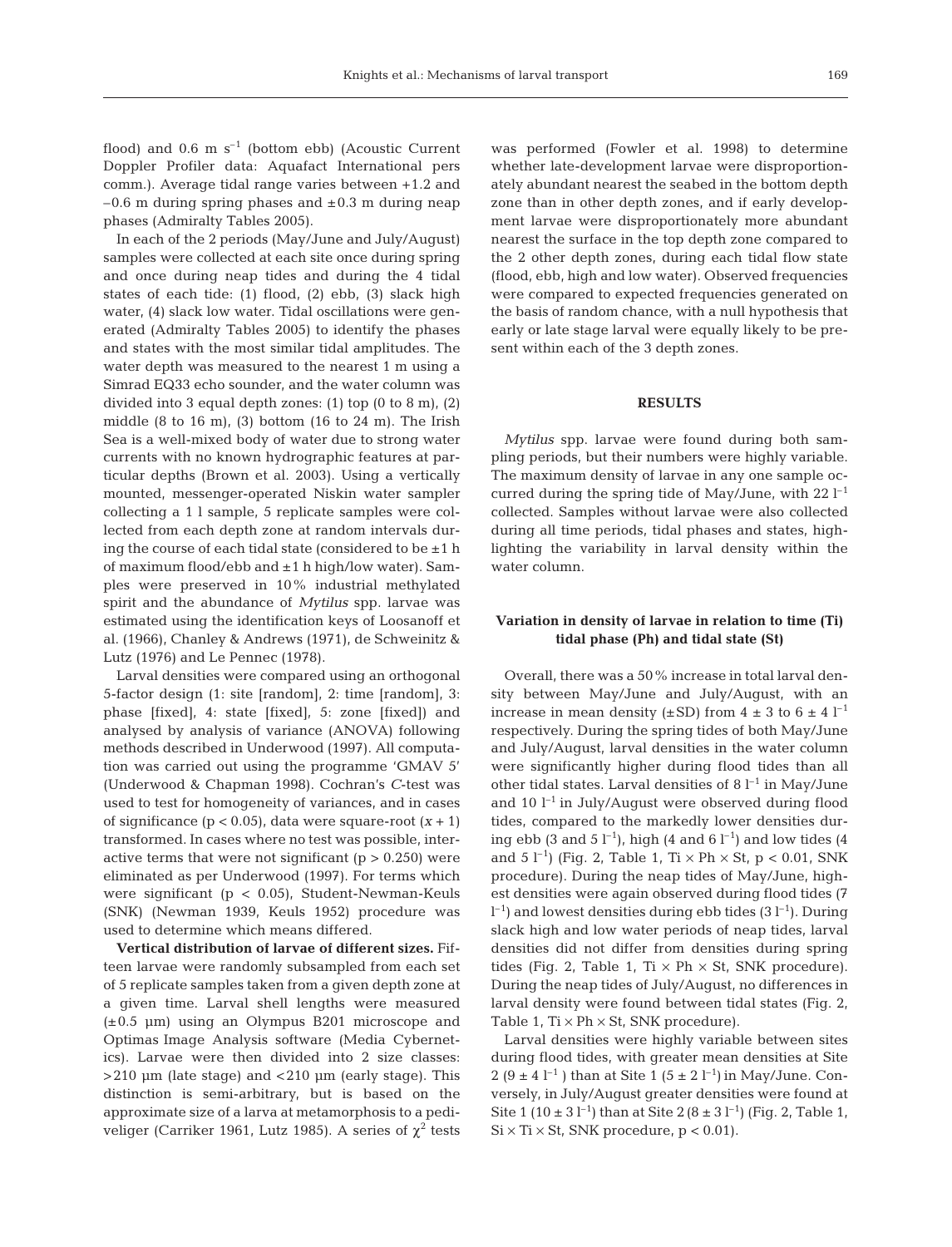

Fig. 2. *Mytilus* spp. Mean (+SD; n = 5) density of larvae in 3 depth zones: top (black), middle (grey) and bottom (white). Samples collected over 4 tidal states and during 2 tidal phases at 2 sites during (A) May/June and (B) July/August 2005

# **Vertical distribution of larvae in relation to tidal state**

Tidal phase had no effect on the distribution of larvae in relation to depth. However, vertical distribution varied considerably with tidal state (Table 1,  $St \times Zo$ , p < 0.0006). At maximum flow rates of flood tides, larvae were distributed homogenously throughout the water column, with densities of  $9 \pm 2$  l<sup>-1</sup> (33%) at the surface,  $10 \pm 4$  l<sup>-1</sup> (38%) in the middle depth zone and  $8 \pm 2$  l<sup>-1</sup> (29%) in the bottom zone (Fig. 2, Table 1, St  $\times$ Zo, SNK procedure). During ebb tides, stratification was found between depth zones, with larval densities in the bottom  $(5 \pm 2 \, \text{l}^{-1}, 42\%)$  and middle  $(4 \pm 2 \, \text{l}^{-1},$ 33%) depth zones significantly higher than that within the top zone  $(3 \pm 1 \, \text{I}^{-1}, 25\%)$  (Fig. 2, Table 1, St  $\times$  Zo, SNK procedure, p < 0.05)

Table 1. *Mytilus* spp. ANOVA of larval densities in relation to site, time, tidal phase, tidal state and depth zone at Blackwater, County Wexford, in 2005.  $n = 5$  replicates. Data are square-root  $(x + 1)$  transformed; Cochran's  $C$ -test =  $0.0467$ , not significant. Values significant at  $p < 0.05$  and  $* p < 0.01$ , respectively; –: not tested

| Source                                       | df             | MS    | F      | p         |  |  |
|----------------------------------------------|----------------|-------|--------|-----------|--|--|
| Site (Si)                                    | $\mathbf{1}$   | 1.40  | 0.81   | 0.533     |  |  |
| Time (Ti)                                    | $\overline{1}$ | 22.96 | 13.22  | 0.171     |  |  |
| Phase (Ph)                                   | $\overline{1}$ | 6.06  | -      |           |  |  |
| State (St)                                   | 3              | 15.57 |        |           |  |  |
| Zone (Zo)                                    | $\overline{2}$ | 18.24 |        |           |  |  |
| $Si \times Ti$                               | $\overline{1}$ | 1.73  | 7.54   | $0.006**$ |  |  |
| $Si \times Ph$                               | $\mathbf{1}$   | 0.80  | 25.63  | 0.124     |  |  |
| $Si \times St$                               | 3              | 0.40  | 0.15   | 0.924     |  |  |
| $Si \times Zo$                               | $\overline{2}$ | 2.59  | 36.11  | $0.027*$  |  |  |
| $Ti \times Ph$                               | $\overline{1}$ | 13.02 | 415.13 | $0.031*$  |  |  |
| $Ti \times St$                               | 3              | 0.31  | 0.11   | 0.946     |  |  |
| $Ti \times Zo$                               | $\overline{2}$ | 0.16  | 2.28   | 0.305     |  |  |
| $Ph \times St$                               | 3              | 2.25  |        |           |  |  |
| $Ph \times Zo$                               | $\overline{2}$ | 0.00  |        |           |  |  |
| $St \times Zo$                               | 6              | 7.04  | 23.54  | $0.001**$ |  |  |
| $Si \times Ti \times Ph$                     | $\mathbf{1}$   | 0.03  | 0.14   | 0.712     |  |  |
| $Si \times Ti \times St$                     | 3              | 2.72  | 11.85  | $0.000**$ |  |  |
| $Si \times Ti \times Zo$                     | $\overline{2}$ | 0.07  | 0.31   | 0.732     |  |  |
| $Si \times Ph \times St$                     | 3              | 0.74  | 8.84   | 0.053     |  |  |
| $Si \times Ph \times Zo$                     | $\overline{2}$ | 1.24  | 3.28   | 0.234     |  |  |
| $Si \times St \times Zo^a$                   | 6              | 0.27  | 1.09   | 0.460     |  |  |
| $Ti \times Ph \times St$                     | 3              | 1.87  | 22.30  | $0.015*$  |  |  |
| $Ti \times Ph \times Zo$                     | $\overline{2}$ | 0.23  | 0.62   | 0.619     |  |  |
| $Ti \times St \times Zo$                     | 6              | 0.35  | 1.42   | 0.339     |  |  |
| $Ph \times St \times Zo$                     | 6              | 0.29  | 1.03   | 0.484     |  |  |
| $Si \times Ti \times Ph \times St$           | 3              | 0.08  | 0.36   | 0.779     |  |  |
| $Si \times Ti \times Ph \times Zo$           | $\overline{2}$ | 0.37  | 1.64   | 0.195     |  |  |
| $Si \times Ti \times St \times Zo$           | 6              | 0.25  | 1.09   | 0.369     |  |  |
| $Si \times Ph \times St \times Zo^a$         | 6              | 0.21  | 1.45   | 0.333     |  |  |
| $Ti \times Ph \times St \times Zo$           | 6              | 0.28  | 1.99   | 0.211     |  |  |
| $Si \times Ti \times Ph \times St \times Zo$ | 6              | 0.14  | 0.63   | 0.706     |  |  |
| Residual                                     | 384            | 0.23  |        |           |  |  |
| <sup>a</sup> Eliminated (Underwood 1997)     |                |       |        |           |  |  |

During periods of minimal tidal flow, larval distribution was highly stratified, with larvae tending to aggregate nearest to the seabed in the bottom depth zone (Fig. 2). During slack high water, stratification was found between all depth zones, with  $9 \pm 2$  l<sup>-1</sup> (60%) larvae captured in the bottom depth zone,  $4 \pm$  $2 \,$ l<sup>-1</sup> (27%) in the top depth zone and the remaining  $2 \pm 1$  l<sup>-1</sup> (13%) in the middle zone (Fig. 2, Table 1, St  $\times$  Zo, SNK procedure). During low water slack tide, the highest percentage of larvae was again found in the bottom depth zone:  $8 \pm 2$  l<sup>-1</sup> (57%) (Fig. 2, Table 1, St  $\times$  Zo, SNK procedure). The remaining larvae were distributed evenly between the top and middle depth zones with  $3 \pm 1$   $\vert$ <sup>-1</sup> (21%) and  $3 \pm 1$  l<sup>-1</sup> (21%), respectively (Fig. 2, Table 1, and SNK procedure).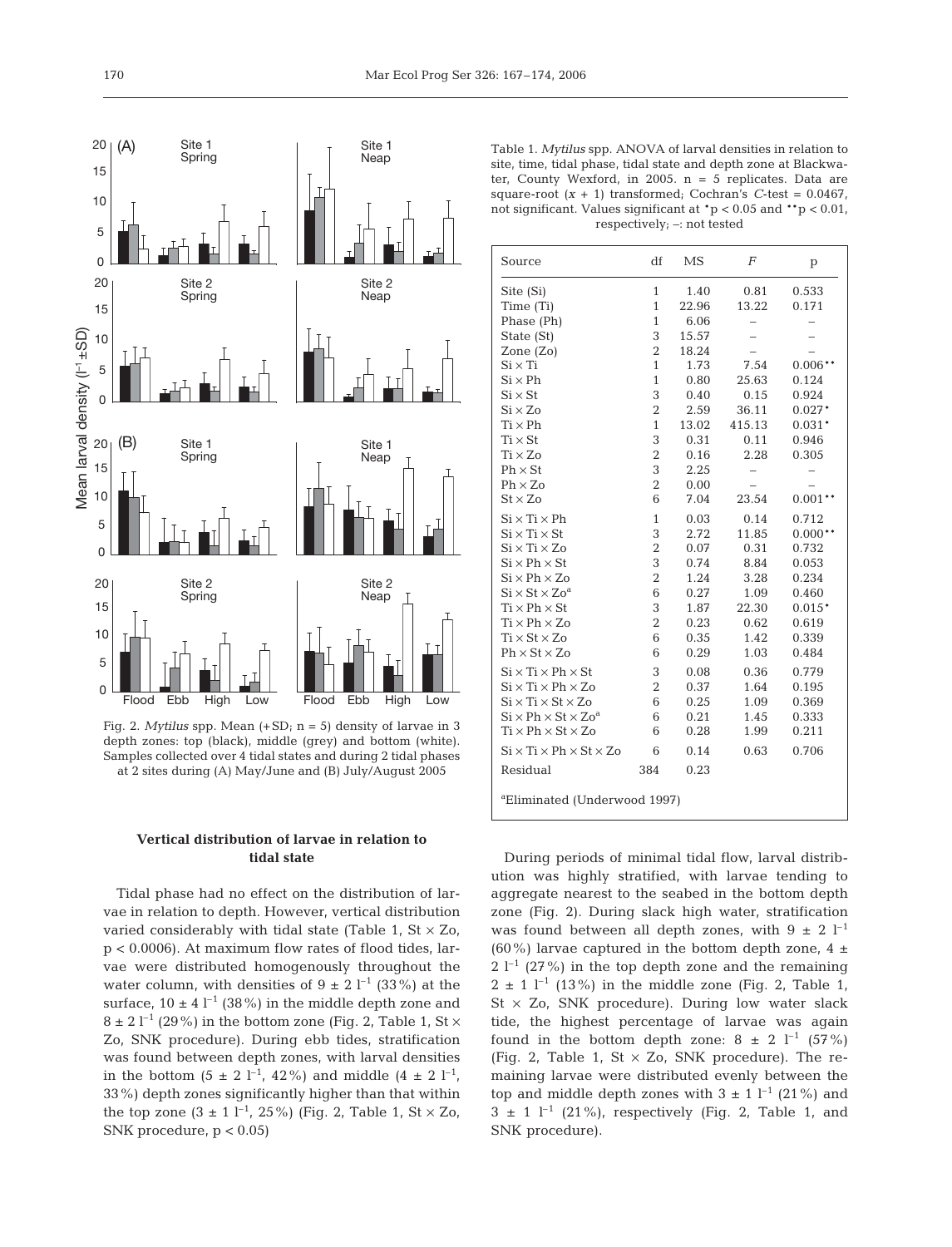

Fig. 3. *Mytilus* spp. Variation in shell length of larvae collected in May/June and July/August 2005. Larvae were randomly subsampled  $(n = 15)$  from a set of 5 replicate samples from each of 3 depth zones: top (0 to 8 m), middle (8 to 16 m) and bottom (16 to 24 m), over 4 tidal states: Flood, Ebb, High water and Low water. Middle lines of boxplots represent medium lengths; hinge lines (end of box) represent 25% quartiles from the median; whiskers represent 1.5 times the spread beyond the hinge

Table 2. *Mytilus* spp. Observed frequencies of early  $( $210 \mu m$ )$  and late stage  $( $210 \mu m$ )$  larvae within each depth zone during 4 tidal states, based on 15 individuals sampled from each set of 5 replicate samples per depth per tidal state

| Depth<br>zone | Flood | Ebb | Tidal state-<br>High water Low water |    |
|---------------|-------|-----|--------------------------------------|----|
| Early stage   |       |     |                                      |    |
| Top           | 29    | 24  | 30                                   | 24 |
| Middle        | 27    | 25  | 30                                   | 25 |
| <b>Bottom</b> | 28    | 20  | 30                                   | 21 |
| Late stage    |       |     |                                      |    |
| Top           |       | 6   | $\Omega$                             | 6  |
| Middle        | 3     | 5   | 0                                    | 5  |
| <b>Bottom</b> | 2     | 10  |                                      | 9  |

## **Vertical distribution of early and late stage veligers**

The mean larval shell length (±SE) increased from  $120 \pm 1$  µm in May/June to  $193 \pm 1$  µm in July/August, with individuals ranging from 99 to 136 µm and from 163 to 225 µm at each time, respectively. No differences in vertical distribution in relation to depth were observed between early  $( $210 \mu m$ )$  and late  $(>210 \mu m)$ stage larvae (Fig. 3, Table 2).  $\chi^2$  tests of larval size frequency within each depth zone revealed that larvae of different sizes were homogenously distributed throughout the water column. Early stage larvae were evenly distributed throughout the water column during all tidal states (Table 2), whereas late stage larvae were only homogenously distributed during the ebb and low water states (Fig. 3, Table 2). During flood and high water states insufficient late stage larvae were captured to enable an analysis to be performed.

#### **DISCUSSION**

Pedrotti & Fenaux (1992) described 2 modes of larval dispersal: (1) larvae may remain within a water parcel overlying the adult habitat and subjected to bottom currents, or (2) larvae may be introduced into a different water layer by current advection, and be more greatly influenced by wind-driven transport. In the present study the density of mussel larvae in the water column of the Irish Sea varied depending on tidal state. Maximum densities of larvae were captured during flood tides of both spring and neap tidal phases, whereas minimum densities were found during ebb tides. Regardless of the cause of this pattern, in the Irish Sea it would result in the net northward movement of larvae because the flood tide flows strongly northwards. These larvae would therefore be transported over greater distances in that direction (Roegner 2000, Schultz et al. 2003). The most likely explanation for the lack of larvae in our samples during ebb tides is that they were so closely associated with the seabed (samples collected in the bottom zone were at least 1 m above the seabed). This may indicate that larvae actively avoid transport during ebb tides. In contrast, the increased larval densities during flood periods may indicate an active process of resuspension to facilitate transport during flood tides. The only other possible explanations are some artifact of the sampling process that acts on ebb or flood tides but not both, or variations in actual abundance over both timescales. Neither of these is very likely. Given the limited swimming speeds of pelagic larval stages (e.g. 3 cm  $s^{-1}$  for striped bass *Morone saxatilis* [Meng 1993] and 0.25 cm s–1 for veligers of *Crepidula fornicata* [Hilbish et al. 1999]), Kingsford et al. (2002) argued that larvae must control their exposure to currents by partial navigation in order to control their distance and direction of dispersal. Such a mechanism may underlie the patterns documented in the present study.

The vertical distribution of planktonic larvae of *Mytilus* spp*.* within the Irish Sea was also highly dependent on tidal conditions, with larval abundance in different depth zones being strongly influenced by water flow characteristics. During slack water in both sampling periods, larvae were predominantly found within the bottom depth zone, with minimum numbers in the top and middle zones. It is not clear whether the aggregation of larvae within the bottom zone is an active or a passive process. It would certainly be consistent with passive sinking, although gravitational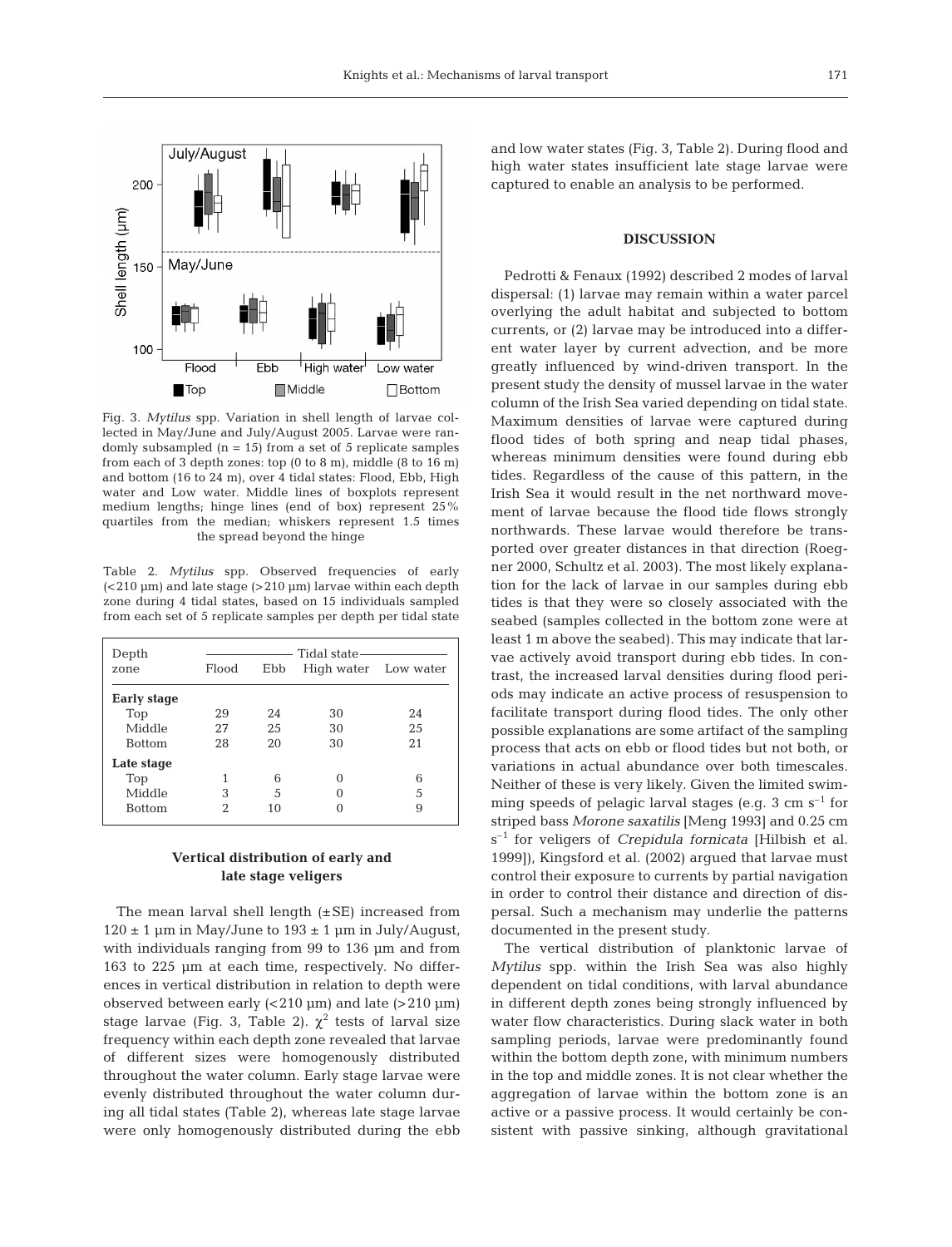sinking rates were not investigated. However, the stratification between the top and middle zones during slack high water, with higher densities of individuals in the top depth zone than in the middle depth zone, suggests some active buoyancy control. Active buoyancy control using mucus to control vertical position has been shown in both adult (Martel & Chia 1991) and larval (Nozais et al. 1997) stages of other organisms, although the ability of larvae to control their depth within a turbulent system is thought to be greatly limited (Roegner 2000). Larval stratification may result in either wide-scale dispersal, with larvae within the top water zone more susceptible to fast-moving surface currents capable of dispersing larvae great distances (Roegner 2000), or limited dispersal, with larvae within the bottom water zones (closer to the seabed) subjected to slower-moving bottom currents.

Aggregation of *Mytilus* spp. in the bottom zone may also increase substrate contact and facilitate settlement. If aggregation in the bottom zone is a prelude to settlement, one may expect larger larvae to be prevalent at that depth. Comparisons of larval shell lengths within each depth zone, however, indicated that larvae of different sizes were generally distributed similarly between the 3 depth zones regardless of tidal state. Earlier work on larval distribution had suggested that *Mytilus* spp*.* larvae exhibit 'preference' for surface waters during early veliger stages prior to descending into deeper waters close to settlement (Dobretsov & Miron 2001). Little is known about the ability of early veliger larvae to remain affixed to a substrate prior to development of the attachment apparatus. However, areas of dynamic substrate have been shown to cause involuntary resuspension in clam and cockle larvae (Bouma et al. 2001). The risk of resuspension is compounded if both high turbulence and reduced substrate contact occur simultaneously, and therefore higher densities during high flow periods are unsurprising. As a result, the dispersal of larvae, especially during flood tides is likely to occur over larger areas due to increased susceptibility to surface currents and wind-driven dispersal, with larvae behaving passively during high flow conditions.

Increased abundances in July/August correspond to the reproductive development of local and regional populations of *Mytilus* spp., with individuals typically spawning in the western Irish Sea from early May to late June (A. M. Knights unpubl. data). Shell length measurements also showed that the variation in larval size in May/June was small, as would be expected shortly after initiation of spawning. The second sampling period (July/August) occurred after all populations had completed spawning. The 'trickling' or nonsynchronous spawning contributions from multiple local and regional populations (Cowen et al. 2000, Kinlan & Gaines 2003) which supply the larval pool may

account for the increased abundances from May/June to July/August. The larger variation in shell lengths during July/August would also indicate 'tricklespawning', with variations in local population synchrony resulting in the simultaneous presence of small and large veligers within the water column. In fact, during the flood and slack high water periods few late stage larvae were captured. In slack high water periods, late stage larvae may have settled onto the seabed in an attempt to attach to a favourable substrate. During the flood tides, the lack of late stage larvae is surprising considering the increased abundances of larvae observed during this tidal state and previous suggestions of buoyancy control enabling transport during flood periods*.* It may be that, at this late stage, larvae are so closely associated with the bottom that they are not sampled, even when samples are collected within a few metres of the substrate (Crimaldi et al. 2002).

The influence of flow on larval settlement and motility has previously been investigated, primarily within artificial mesocosm environments using velocities up to 1 order of magnitude lower than those observed in the southern Irish Sea (Butman et al. 1994, Metaxas 2001, Pernet et al. 2003). Such work has suggested that *Mytilus* spp. larvae are unable to overcome flow rates in excess of  $>40 \lg 1 \text{h}^{-1}$ , with larvae acting as passive particles and displaying reduced settlement success (Pernet et al. 2003). The high tidal flow rates in the Irish Sea were associated with less stratification of larvae within the water column than in low flow tidal states. In highly turbulent systems, tidal flow rate appears to overcome any limited ability to control position within the water column. An active movement toward the surface may facilitate transport over greater spatial scales (Roegner 2000). Stratification during ebb tides of increased larval densities in the bottom depth zone and decreased larval densities in the top zone would reduce larval susceptibility to Eckman transport and limit dispersal distance, thus allowing retention within an environment (Roegner 2000, Crimaldi et al. 2002).

The present study has also shown increased densities of larvae in the water column during flood tides and reduced densities during ebb tides. Simplistic models that utilise such assumptions could over- or underestimate dispersal distances, and predictions based solely on water circulation are likely to be inaccurate (Leis 2002). Although it is not clear whether larval transfer from depth zone to depth zone is an active or passive process, the results of this study demonstrate that flow-related stratification does exist. Regardless of the mechanism, it is likely to be influential in larval transport and population dynamics. The assumption of passive larval drift (Roberts 1997) used in many fishery assessment models is therefore potentially misleading.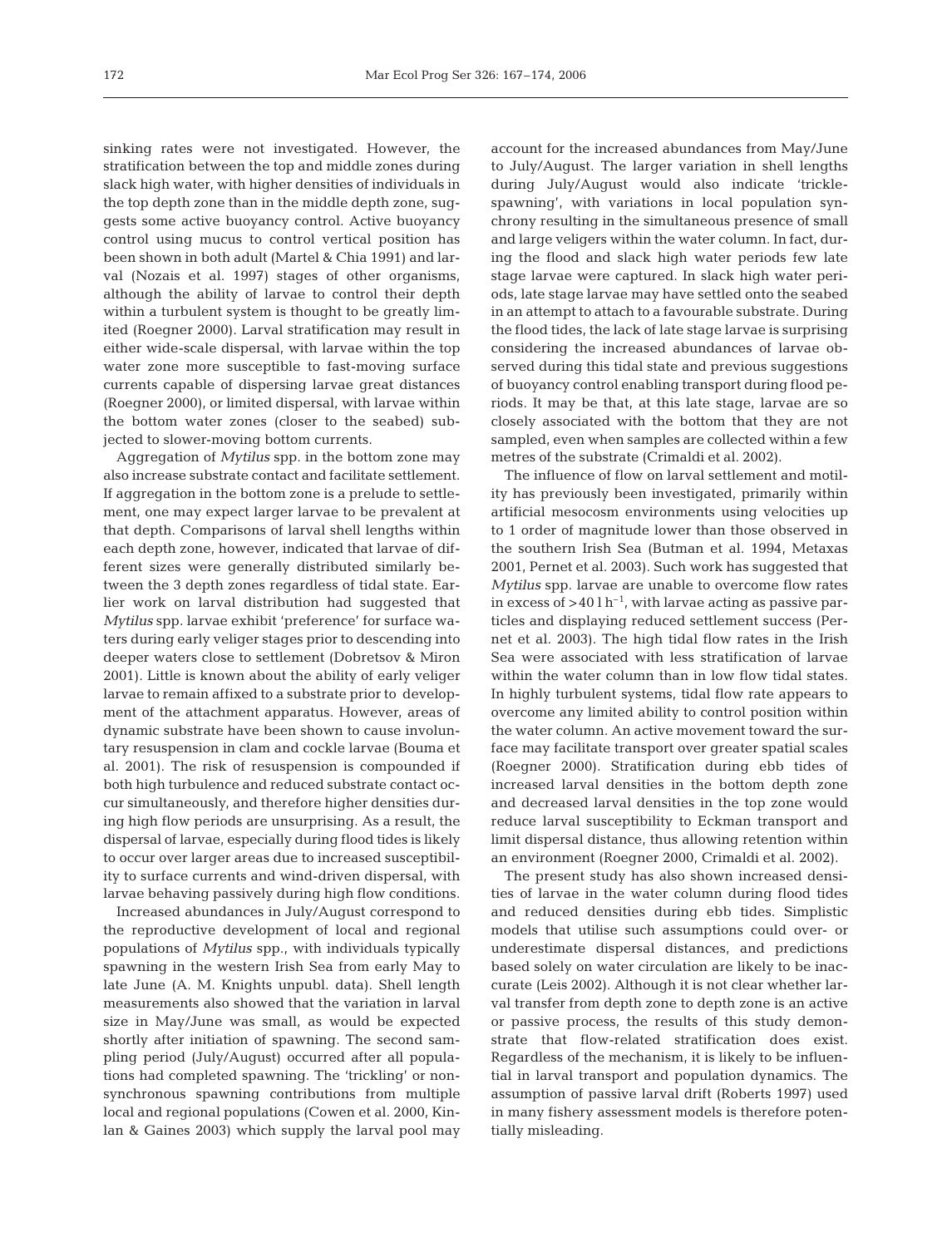*Acknowledgements.* We thank B. Gaynor and J. O'Toole for all their help during sampling on board their vessels. Many thanks to Ms. M. Ferns and Bord Iscaigh Mhara (BIM) for all logistical support and to L. Firth, M. O'Toole and M. Sala for their help in sample collection and processing. Many thanks also to S. Mariani, S. Irwin, H. Gurney-Smith and 2 anonymous reviewers for their comments on the manuscript. The study was funded by a Marine Institute Strategic RTDI Grant (ST02/03).

#### LITERATURE CITED

- Admiralty Tables (2005) UK Home Office, Taunton, Somerset Alexander SE, Roughgarden J (1996) Larval transport and
- population dynamics of intertidal barnacles: a coupled benthic/oceanic model. Ecol Monogr 66:259–275
- Bouma H, Duiker JMC, de Vries PP, Herman PMJ, Wolff WJ (2001) Spatial pattern of early recruitment of *Malcoma balthica* (L.) and *Cerastoderma edule* (L.) in relation to sediment dynamics on a highly dynamic intertidal sandflat. J Sea Res 45:79–93
- Brown J, Carrillo L, Fernand L, Horsburgh KJ, Hill AE, Young EF, Medler KJ (2003) Observations of the physical structure and seasonal jet-like circulation of the Celtic Sea and St. George's Channel of the Irish Sea. Cont Shelf Res 23: 533–561
- Burdett-Coutts VA, Metaxas A (2004) The effect of the quality of food patches on larval vertical distribution of the sea urchins *Lytechinus variegatus* (Lamarck) and *Strongylocentrus droebachiensis* (Mueller). J Exp Mar Biol Ecol 308:221–236
- Butman CA, Frechette M, Geyer WR, Starczak VR (1994) Flume experiments on food supply to the blue mussel *Mytilus edulis* L. as a function of boundary layer flow. Limnol Oceanogr 39:1755–1768
- Cáceres-Martinez J, Figueras A (1998) Distribution and abundance of mussel (*Mytilus galloprovincialis* Lmk.) larvae and post-larvae in the Ria de Vigo (NW Spain). J Exp Mar Biol Ecol 229:277–287
- Carr MH, Reed DC (1993) Conceptual issues relevant to marine harvest refuges — examples from temperate reef fishes. Can J Fish Aquat Sci 50:2019–2028
- Carriker MR (1961) Interrelation of functional morphology, behaviour, and autecology in early stages of the bivalve *Mercenaria mercenaria*. J Elisha Mitchell Sci Soc 77: 168–241
- Chanley P, Andrews JD (1971) Aids for identification of bivalve larvae of Virginia. Malacologia 11:45–119
- Cowen RK, Lwiza KMM, Sponaugle S, Paris CB, Olson DB (2000) Connectivity of marine populations: open or closed? Science 287:857–859
- Cragg SM (1980) Swimming behaviour of the larvae of *Pecten maximus* L. (Bivalvia). J Exp Mar Biol Ecol 93:11–45
- Crimaldi J, Thompson J, Rosman J, Lowe R, Koseff J (2002) Hydrodynamics of larval settlement: the influence of turbulent stress events at potential recruitment sites. Limnol Oceanogr 47:1137–1151
- den Boer PJ (1981) On the survival of populations in a heterogenous and variable environment. Oecologia 50:39–53
- de Schweinitz EH, Lutz RA (1976) Larval development of the northern horse mussel *Modiolus modiolus* (L.), including a comparison with the larvae of *Mytilus edulis* L. as an aid in planktonic identification. Biol Bull (Woods Hole) 150: 348–360
- Dobretsov SV, Miron G (2001) Larval and post-larval vertical distribution of the mussel *Mytilus edulis* in the White Sea. Mar Ecol Prog Ser 218:179–187
- Fowler J, Cohen L, Jarvis P (1998) Practical statistics for field biology, 2nd edn. John Wiley & Sons, Chichester
- Gallager SM, Manuel JL, Manning DA, O'Dor RK (1996) Ontogenetic changes in the vertical distribution of giant scallop larvae, *Placopecten megellanicus*, in 9 m deep mesocosms as a function of light, food, temperature stratification. Mar Biol 124:679–692
- Hanski I, Gilpin M (1991) Metapopulation dynamics brief history and conceptual domain. Biol J Linn Soc 42:3–16
- Hilbish TJ, Sasada K, Eyster LS, Pechenik JA (1999) Relationship between rates of swimming and growth in veliger larvae: genetic variance and covariance. J Exp Mar Biol Ecol 239:183–193
- Keuls M (1952) The use of studentized range in connection with an analysis of variance. Euphytica 1:112–122
- Kingsford MJ, Leis JM, Shanks AL, Lindeman KC, Morgan SG, Pineda J (2002) Sensory environments, larval abilities and local self-recruitment. Bull Mar Sci (Suppl S) 70: 309–340
- Kinlan BP, Gaines SD (2003) Propagule dispersal in marine and terrestrial environments: a community perspective. Ecology 84:2007–2020
- Kritzer JP, Sale PF (2004) Metapopulation ecology in the sea: from Levins' model to marine ecology and fisheries science. Fish Fish 5:131–140
- Leis JM (2002) Pacific coral-reef fishes: the implications of behaviour and ecology of larvae for biodiversity and conservation, and a reassessment of the open population paradigm. Environ Biol Fish 65:199–208
- Le Pennec M (1978) Genese de la coquille larvaire et postlarvaire chez divers bivalves marins. These de Doctorat d'état, Universite de Bretagne Occidentale, Brest
- Loosanoff VL, Davis HC, Chanley PE (1966) Dimensions and shapes of larvae of some marine bivalve mollusks. Malacologia 4:351–435
- Lutz RA (1985) Identification of bivalve larvae and postlarvae: a review of recent advances. Bull Am Malacol Union Inc (Spec edn) 1:59–78
- Manuel JL, Gallager SM, Pearce CM, Manning DA, O'Dor RK (1996) Veligers from different populations of sea scallop *Placopecten magellanicus* have different vertical migration patterns. Mar Ecol Prog Ser 142:147–163
- Martel A, Chia FS (1991) Foot-raising behavior and active participation during the initial phase of post-metamorphic drifting in the gastropod *Lacuna spp.* Mar Ecol Prog Ser 72:247–254
- Maximovich NV, Sukhotin AA, Minichev YS (1996) Longterm dynamics of blue mussel (*Mytilus edulis* L.) culture settlements (the White Sea). Aquaculture 147:191–204
- McQuaid CD, Phillips TE (2000) Limited wind-driven dispersal of intertidal mussel larvae: *in situ* evidence from the plankton and the spread of the invasive species *Mytilus galloprovincialis* in South Africa. Mar Ecol Prog Ser 201: 211–220
- Meng L (1993) Sustainable swimming speeds of striped bass larvae. Trans Am Fish Soc 122:702–708
- Metaxas A (2001) Behaviour in flow: perspectives on the distribution and dispersion of meroplanktonic larvae in the water column. Can J Fish Aquat Sci 58:86–98
- Newman D (1939) The distribution of the range of samples from a normal population expressed in terms of an independent estimate of standard deviation. Biometrika 31: 20–30
- Nozais C, Duchene JC, Bhaud M (1997) Control of position in the water column by the larvae of *Poecilochaetus serpens* (Polychaeta): the importance of mucus secretion. J Exp Mar Biol Ecol 210:91–106